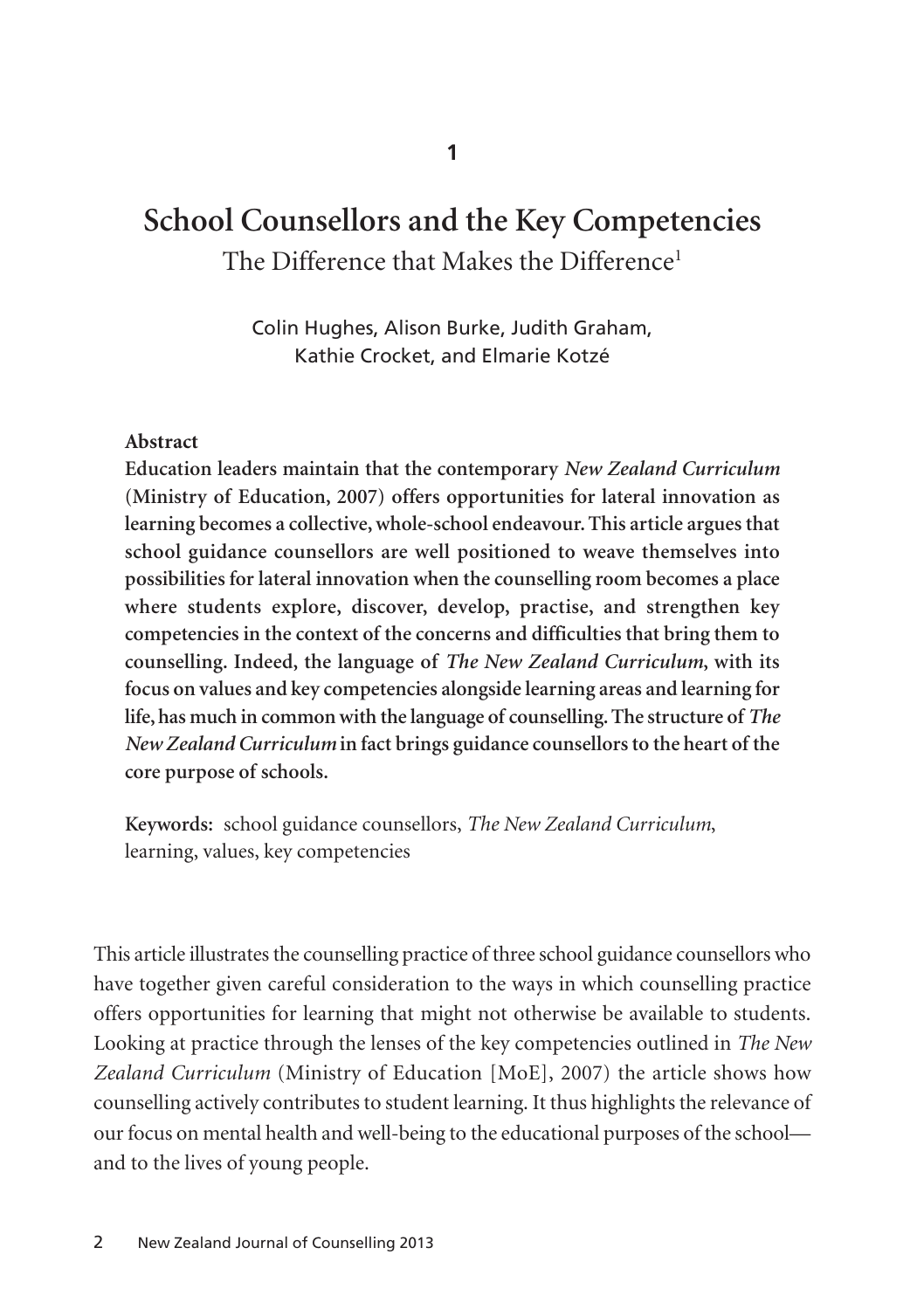### **A day in the life of a school guidance counsellor: Colin's story**

It was a Monday, in 2009. In period one I saw a group of three Year 10 girls. They were part of a larger group of seven girls who had been good friends since midway through Year 9. These three girls were distressed. There had been a falling out within the group and it had split into two camps. Things had been said that were hurtful. Everyone was unhappy. Attempts had been made from within the group to try to repair the damage, but without success. They didn't know what to do next. They wanted to know if I could help.

In period two I met with a Year 12 girl, hard-working, always eager to do her very best. In her last exams she had suffered panic attacks and it had badly affected her results. She had heard that I had helped some other students with anxiety issues and wondered whether I could help her too.

After interval I saw a Year 12 boy. He explained to me that he had been to a church youth camp and as a result he had done some thinking about a theft he had committed from his uncle's place some months earlier. His uncle lived in a different town. He wanted to say sorry and try to put it right with his uncle. Together we explored a number of options. In the end he decided to write his uncle a letter as a beginning. Together we constructed some ideas on the whiteboard of what he wanted to put in the letter. He asked if he could return with a draft copy of the letter for me to look at. A further appointment was made.

In period four, a Year 13 boy arrived. He reported thoughts of suicide following the break-up of a longstanding relationship. Among other things I completed a suicide ideation assessment and explored with him ways he was managing his suicidal thoughts, and together we made a plan that would support him until we could meet again the next day.

I left for lunch, feeling the weight I do when working with students with suicidal thoughts, replaying the process we had been through, and reviewing my decision making.

I ate my lunch and caught up with a teacher with whom I needed to consult. The second half of lunchtime I was on ground duty.

I was looking forward to period five, which I had left free of appointments to catch up on some important tasks. In my usual way I had made a "to do" list. Top of the list was responding to a message left on my answerphone by a parent who sounded either angry or stressed, possibly both. I also needed to contact Child and Adolescent Mental Health Service (CAMHS), a task left over from the previous Friday. It was weighing on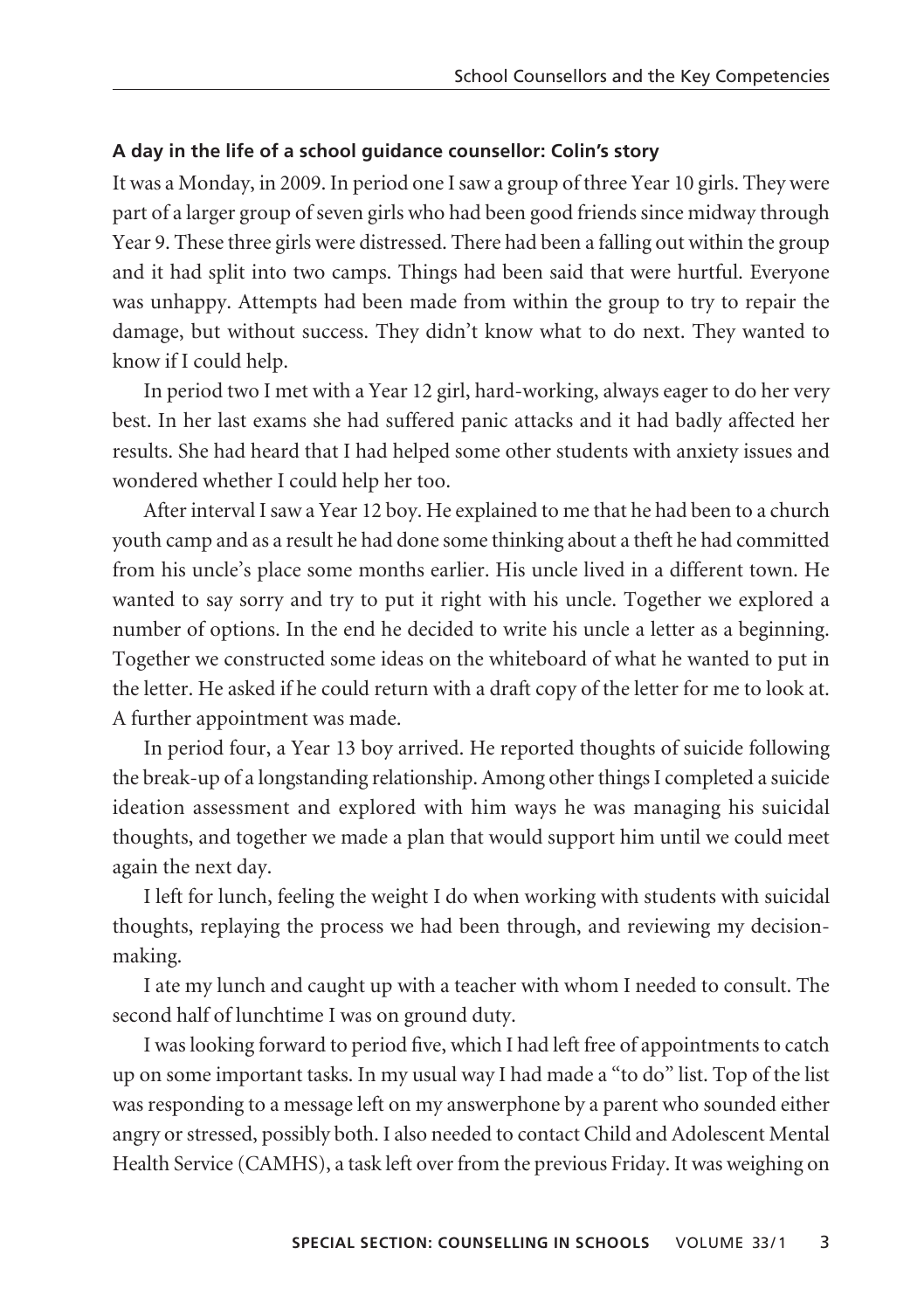my mind, another "must do" before I left for home. Next on the list was finalising the agenda for the Pastoral Meeting with the Deans, to go out that day. I had not completed my notes from one of the day's sessions and that had to be done. I didn't completely trust my recall if I left it until Tuesday. The other things could wait another day.

This final period started with a phone call to the parent. I had just put the receiver down and was about to ring CAMHS when the phone rang. It was a senior staff member, asking if I could please come over to the interview room next to her office. A student with whom I had previously been working in regard to anger issues had thrown some chairs around the office and spoken abusively to her. The boy was now curled up in a foetal position in a corner of the room. Responding to that situation took the rest of the period.

All in all, it was a busy but fairly ordinary day for a school guidance counsellor.

Next on the day's agenda was our Monday afternoon Staff Professional Develop ment meeting. Today's topic, we had been informed, was the "new curriculum document" (*The New Zealand Curriculum*, MoE, 2007). I would like to say that I went with eager step. The truth is that I was thinking that I could more profitably use this time doing those tasks left undone from period five. Moreover, I judged that the topic of the meeting would hold little relevance for me.

Life is full of surprises and sometimes insights come when you least expect them. This was one of those occasions when I least expected it.

The meeting included a PowerPoint presentation. One of the first slides that was put up read like this:

### **Key Competencies**

- Thinking
- Using language symbols and texts
- Managing self
- Relating to others
- Participating and contributing

In my mind, I began to review the client situations I had dealt with that day, relating them to the key competencies:

| Friction among friends    | Relating to others             |
|---------------------------|--------------------------------|
| Anxiety attacks           | Thinking                       |
| Attempting reconciliation | Using language, symbols, texts |
| Suicidal thought          | Managing self                  |
| Anger management          | Managing self                  |
|                           |                                |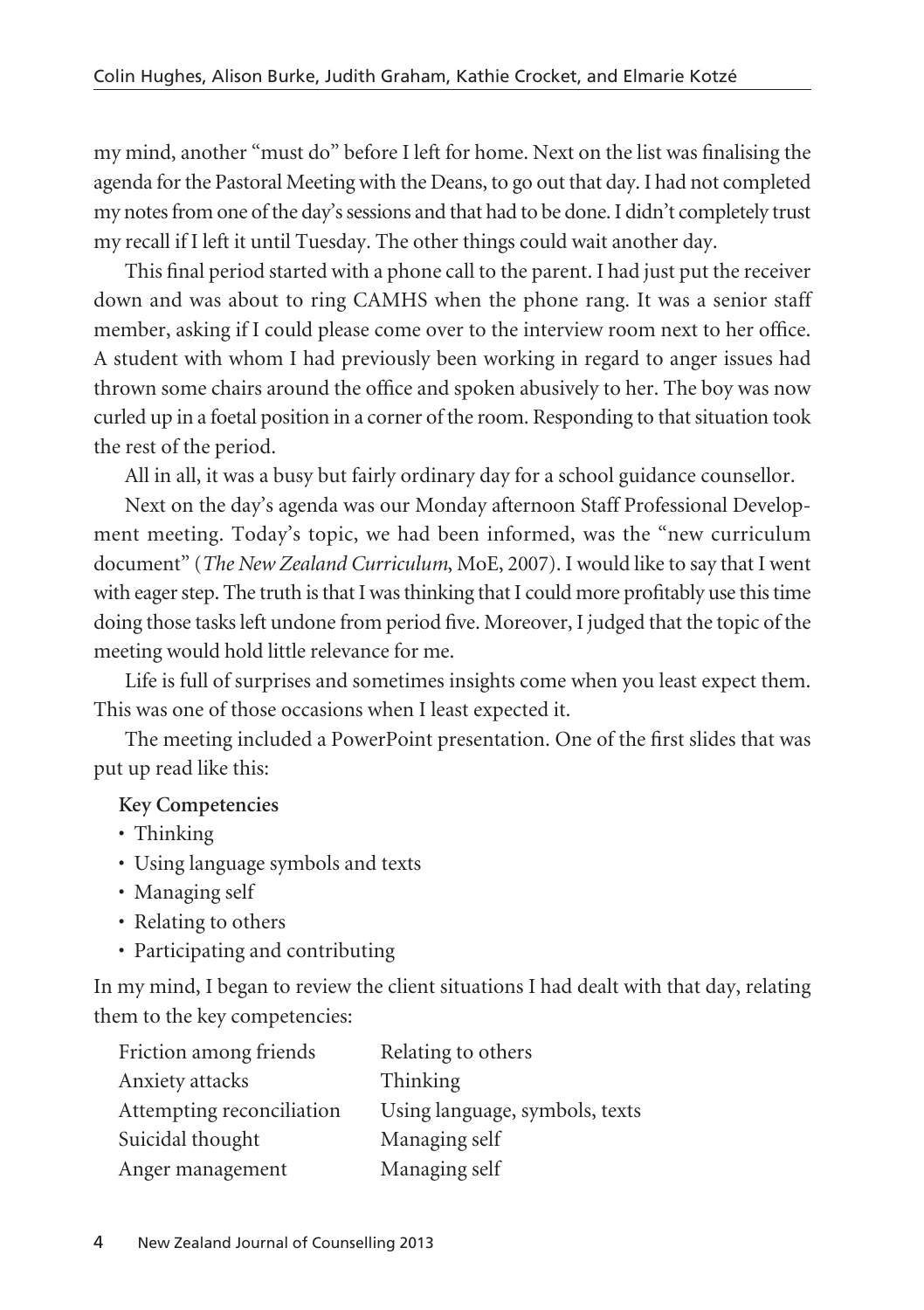There was not one issue that did not seem to relate to these key competencies. But as they say on the infomercials with breathless excitement, "But wait, there's more!" Within a few minutes this slide was put up:

**Through their learning experiences students will develop their ability to:**

- Express their own values;
- Explore with empathy the values of others;
- Critically analyse values and actions based on them;
- Discuss disagreements that arise from differences in values and negotiate solutions;
- Make ethical decisions and act on them.

(Values reasoning, *The New Zealand Curriculum*, 2007, p. 10)

As I was reading this slide, I began to think again about the client stories I had heard that day in my room. Each story was a value-laden story. And my work with each one of them involved constructing learning experiences around one or more of those value-reasoning abilities.

By now my attention was well and truly caught. I could see that my work in school was intimately interwoven with both the key competencies and the value-reasoning abilities of the new curriculum.

### *School counsellors and* The New Zealand Curriculum: *Colin continues*

I was excited by this development. I have been counselling in schools for over 30 years now, and I feel more passionate and more convinced about the importance and impact of counselling than I have ever been. The reason for that is simple. I have been a witness. I have been a witness to:

- distress and pain being relieved;
- relationships being mended;
- love being restored;
- fear banished;
- hope rekindled and courage renewed.

Even though our work is confidential and behind closed doors, others have seen it too. Firstly, our clients and their friends—who continue to come—but also teachers and parents have noticed. All this happens often enough for our role to be appreciated and valued by most of our teaching colleagues.

But still a question mark hangs over our role in the school. It is often unspoken, but there would barely be a school counsellor who has not heard it or felt it. It may be expressed in different ways at different times but the sentiment is basically the same: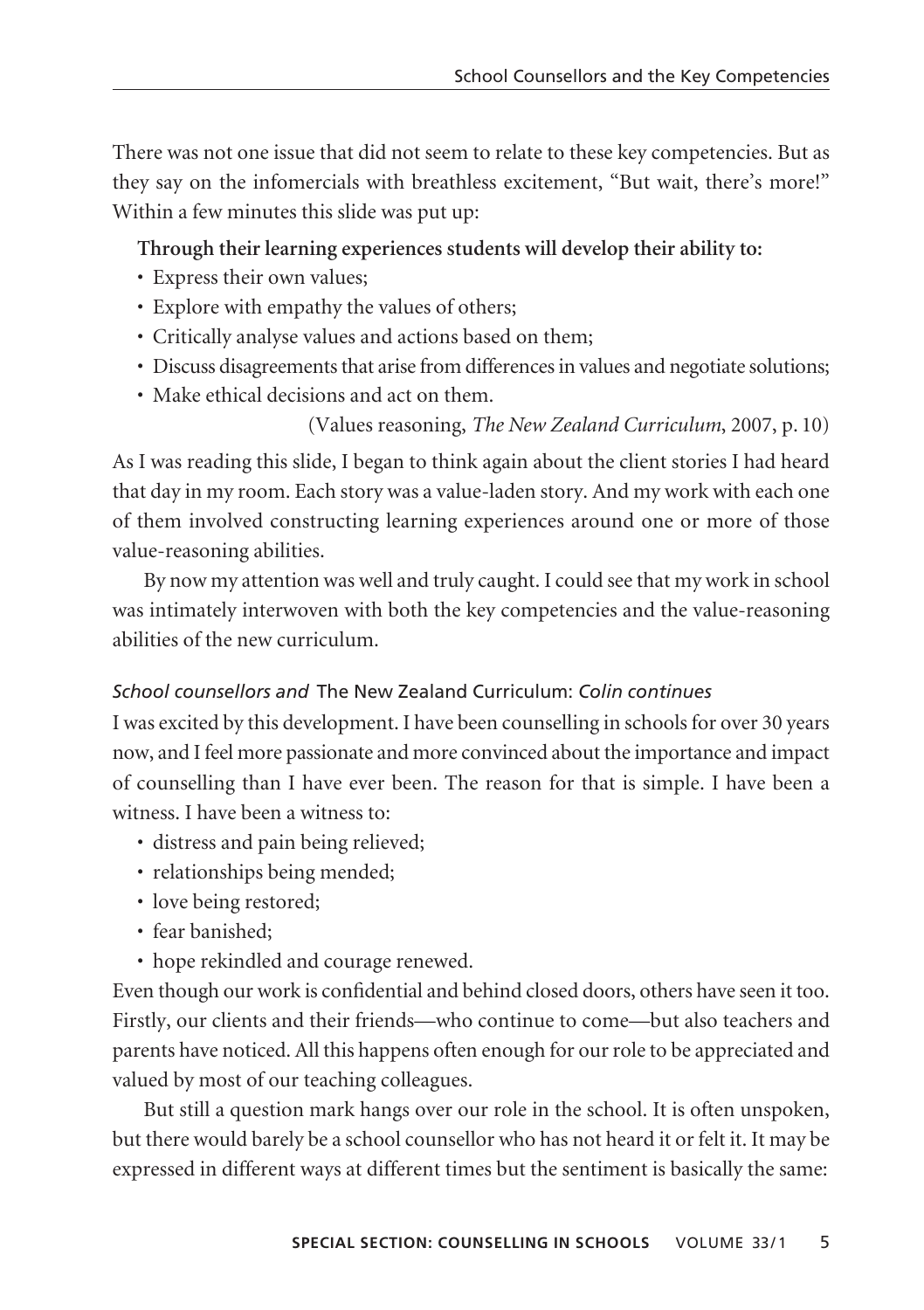- Yes, but how do you contribute to the core business of schools?
- Isn't your work at best secondary—nice, humane, but secondary to the bottom line of what schools are really about?
- Isn't it just a support function to the main task of teaching and learning rather than a front-line contributor to learning?

It's a justifiable challenge. These are legitimate questions. And they deserve serious answers. Sitting in the staff meeting that day I felt I was being given a new way to answer that challenge.

Having had time since that day to think more about *The New Zealand Curriculum*, and to discuss it with other guidance counsellors and with teaching colleagues, I would say that this curriculum document offers a rich understanding of the purposes of education. Those purposes are primarily captured in the key competencies and values that sit alongside subject areas.

For the first time, school guidance counsellors can describe the learning opportunities we provide for students through our counselling, not just in counselling terms but also in the pedagogical terms of *The New Zealand Curriculum*, in the language of teachers, school leaders and administrators. For the first time school guidance counsellors may be able to demonstrate that our role is not a secondary adjunct to the main task of schools, but that the learning that happens in the counselling room makes a direct contribution to the core business of schools as described by *The New Zealand Curriculum*.

I had some further speculative questions. For example, what if we could demon strate and illustrate, through reflecting on and researching our own practice, that counselling work typically and routinely helps students practise, develop and grow in the use of these key competencies and core values? What impact would that have on how counsellors are perceived by staff, students and parents, and by the Ministry of Education?

What if it would open up a new dialogue with our teaching colleagues in which key competencies and core values were seen, not just through the lens of subject areas, but also through a wide-angle lens through which each key competency and each core value was seen as having important implications for mental health? Could it be possible that teachers' academic work with students and our mental health and developmental work with students through counselling might all contribute to providing learning environments where these key competencies and core values are "modelled, explored and developed" (MoE, 2007, p. 10)?

There were potential dangers to this line of inquiry. For example, it could lead not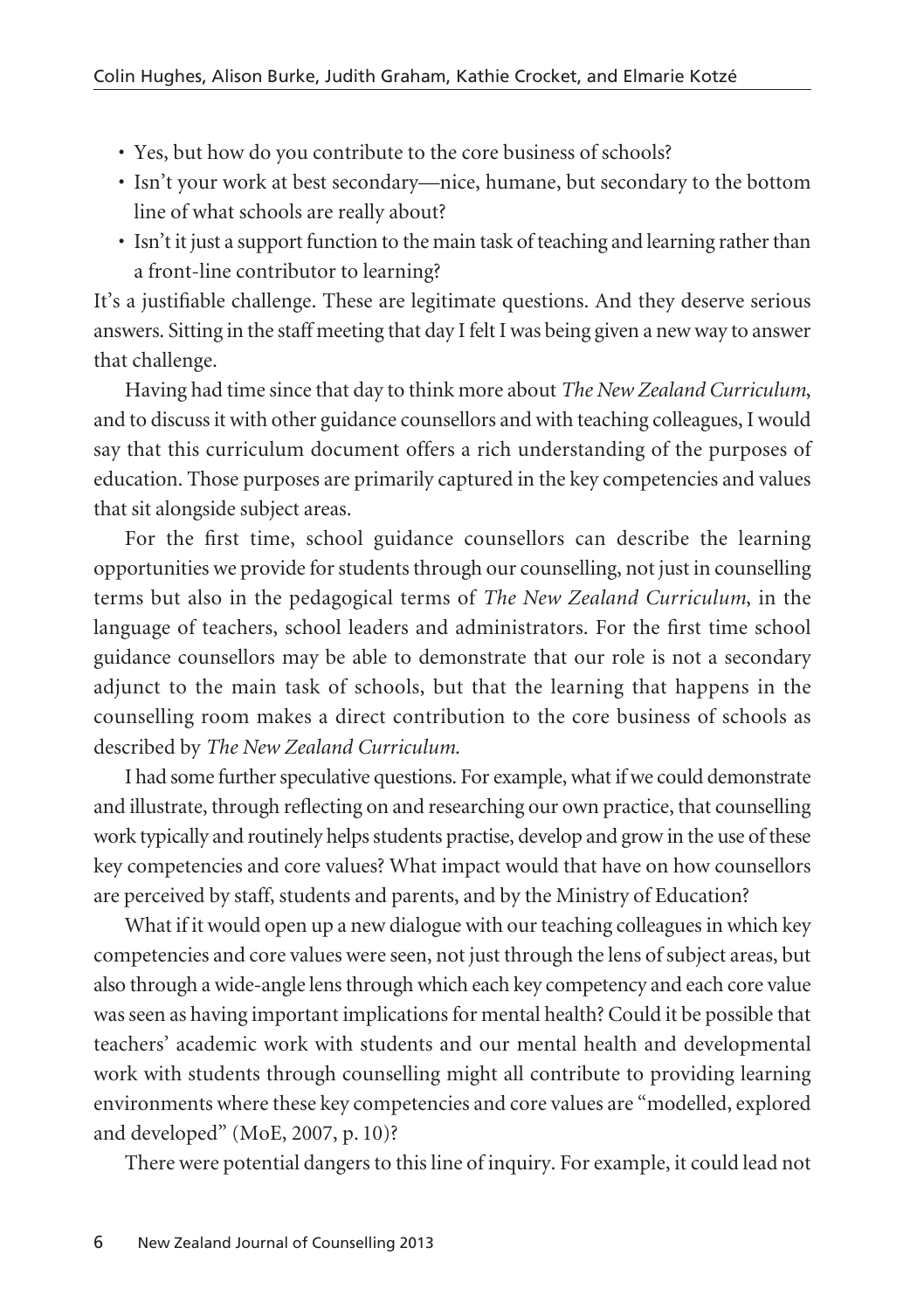to a strengthening of the unique role of counsellors in schools, but to a diminishing of it by redefining counsellors as no more than specialist teachers.

I was eager to talk to my counselling colleagues and gain their insights. A workshop where 16 Bay of Plenty school counsellors reflected on their practice in the light of the key competencies produced a descriptive list of typical counselling actions under the headings of each of these competencies. I wrote these findings up for wider circulation (Hughes, 2009).<sup>2</sup> A number of school counsellors have found it helpful to give this article to their principals and Boards of Trustees to illustrate the kind of connection our counselling work has in helping students develop these competencies in their own lives. In turn, the article led to the current collaborative research project involving three school guidance counsellors in the Eastern Bay of Plenty and two researchers from the University of Waikato, and that is the focus of the rest of this article.

### **The research project: Counsellors and key competencies**

The Teaching and Learning Research Initiative is a research fund available to partnerships of practitioners (usually teachers) and researchers to investigate teaching and learning. It has provided our research group with the funding to engage in a twoyear collaborative study.3 The purpose of our project is to investigate how school guidance counselling contributes to students' developing, strengthening and using key competencies, and thus how counsellors currently participate and might further participate in the implementation of *The New Zealand Curriculum*. Our central research question is expressed this way: *How do school guidance counsellors contribute to students' development and use of key competencies?*

A study with a practitioner-researcher team is well suited to participatory action research, with its collaborative "problem-posing, knowledge creation, and actiontaking cycles" (Brydon-Miller & Maguire, 2009, p. 88), and its participatory ethos. Our project has been fortunate in having the strong support of all three school principals. As well, each counsellor has formally contracted with a colleague-in-support, another member of their school's staff, with whom they meet from time to time for reflection and alternative perspectives.

What follows is an overview of the four action research cycles for which we initially planned.

### *Cycle 1 (Term 1): General overview of what happens in the counselling room*

For five weeks each of the three school guidance counsellors observed their general practice and kept a brief log in grid form of each counselling session. The log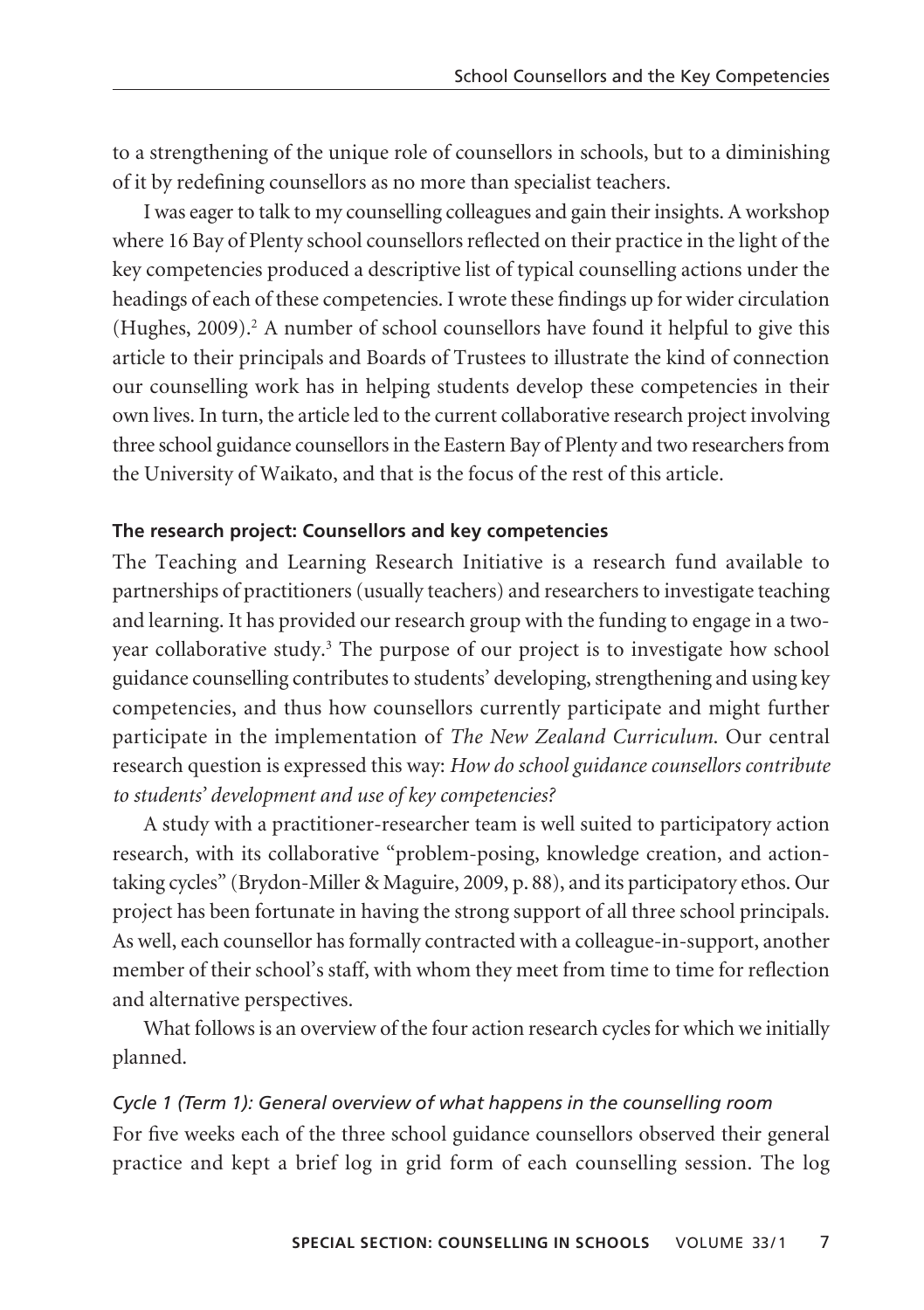documented each counselling session in terms of the concerns students brought, and what we believed were the dominant key competencies arising from these.

# *Cycle 2 (Term 2): Vignettes*

Each counsellor chose three "snapshot" examples of practice they had engaged in with students within recent weeks. The whole team met and we explored these moments for the key competencies at work. We then fictionalised these examples to illustrate moments of counselling practice in which students employed and were supported to develop key competencies further, when counsellors were scaffolding student learning. By fictionalising the examples we focused on the work of the counsellor and protected student privacy. For us all, counsellor researchers and university researchers, it was a heartwarming research process as we witnessed these stories of young people, and of counselling practice, and gave this practice considered attention.

# *Cycle 3 (Term 3–4): Counselling stories*

This is where we looked in more depth at counselling practice with particular students. Each counsellor invited one or two students to be part of the project. As researchers we documented our counselling practice in relation to the key competencies. Students' perspectives were included: the university researchers interviewed the students about their counselling experiences, including how they believed counselling had contributed to their learning and how it had enhanced (or not) their use of the key competencies. Where appropriate we also invited the perspectives of other significant people in their lives, such as a teacher or a peer. We are currently working with the research materials from Cycles 2 and 3.

# *Cycle 4 (2013): Analysis and dissemination*

In our final round, throughout 2013, we will continue to reflect on what our research materials show about the process, content and outcome of counselling, and how these relate to the use and learning of key competencies. As we continue to meet, we will shape the research materials into a range of formats suitable for dissemination to a variety of teaching and counselling networks. We will consult our school communities as we prepare material for dissemination.

## **Results**

## *Counselling overview from Cycle 1*

Data from Cycle 1 served the purpose of giving us a general overview of key competencies and learning in the counselling room. Using an overview grid we found that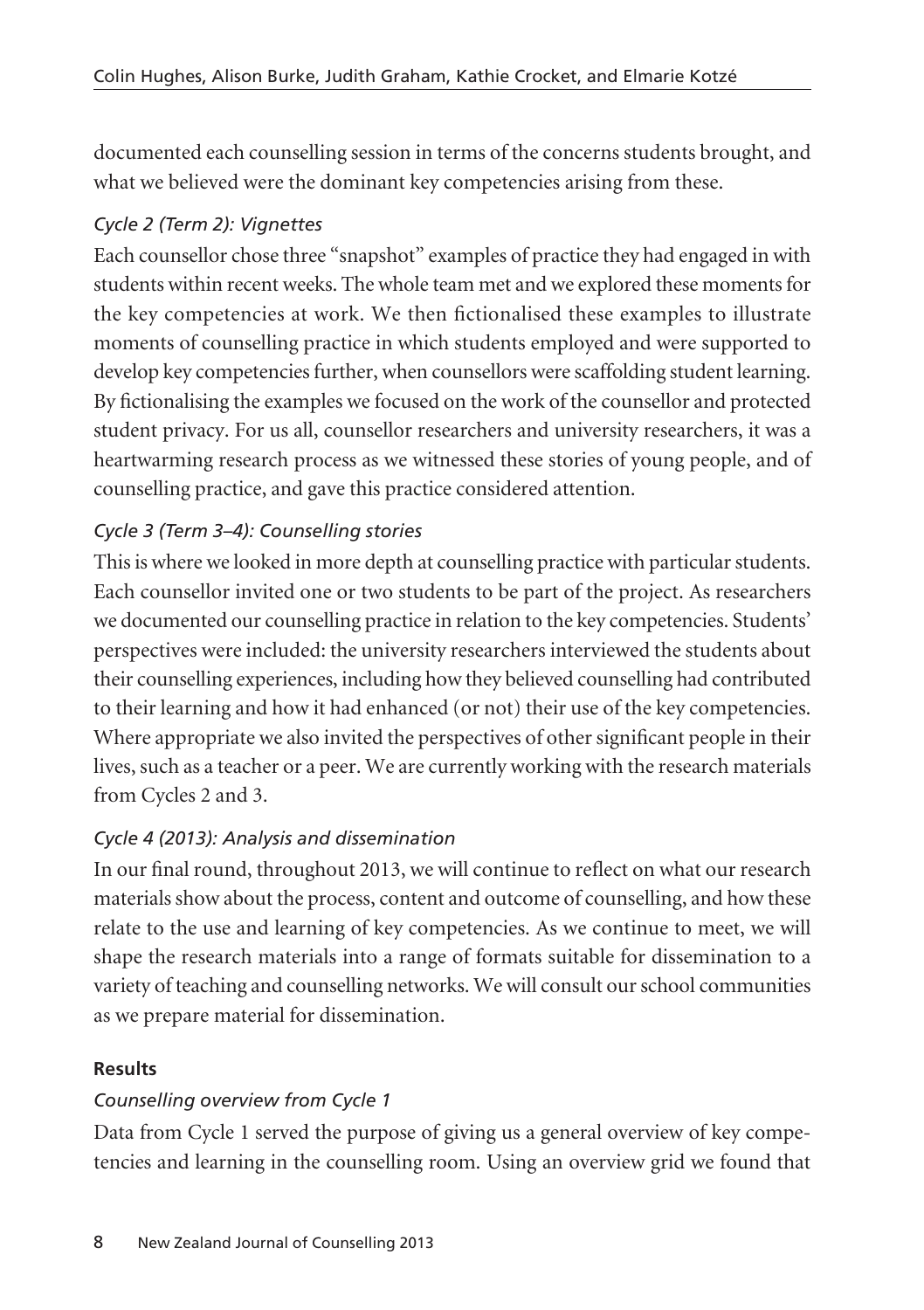while often one key competency appeared to be more dominant or foregrounded than the others in a counselling session, thus giving a particular colour to the conversation, many key competencies were in use in most sessions. We came to think that perhaps all the key competencies are inherent in any story but which of the particular competencies comes into focus, as means or as end, $4$  emerges within the context of a unique client–counsellor relationship.

By way of illustration, we all found that when working with a student around one identified concern over a series of sessions, different key competencies came into primary focus at different times. If we take the example of managing anger, in session one the counsellor might explore with the client how anger is impacting on his or her class work, relationships with friends and family, and involvement in sport—the key competency of *participating and contributing*. In session two, building on the learning, insight and motivation gained from session one, the focus might be on mindfulness strategies, or on truth coaches or affirmations, that the student can employ—the key competency of *thinking*. In session three, those strategies might be built on by learning further ways to respond to others that are appropriately assertive—the key competency of *relating to others*.

Alison, Judith and Colin have each undertaken counsellor education in different places, at different times, and among us we use a variety of modalities. During Cycle 1, we noticed that some modalities may draw out particular key competencies. For example, one of us used Interactive Drawing Therapy much more than the other two and it was this counsellor who noted the key competency of *using language symbols and text* much more than the other counsellors. This point may indicate that the therapeutic modality used by counsellors has some influence on the key competencies that emerge, an area that we will explore further as the study continues.

### *Cycle 2 counselling vignettes*

Our focus here is on demonstrating our use of counselling vignettes. These vignettes are intended to illustrate counselling practice, and the learning and key competency use and development that are made possible within a brief interlude of counselling.

### *Tama and Dylan*

Dylan has made an appointment to see Jeff, the school guidance counsellor. When he arrives for the session, Dylan brings his friend Tama. As Jeff invites him into the counselling room, Dylan says, "Tama is here for the same thing, sir." Jeff invites Tama to come in too.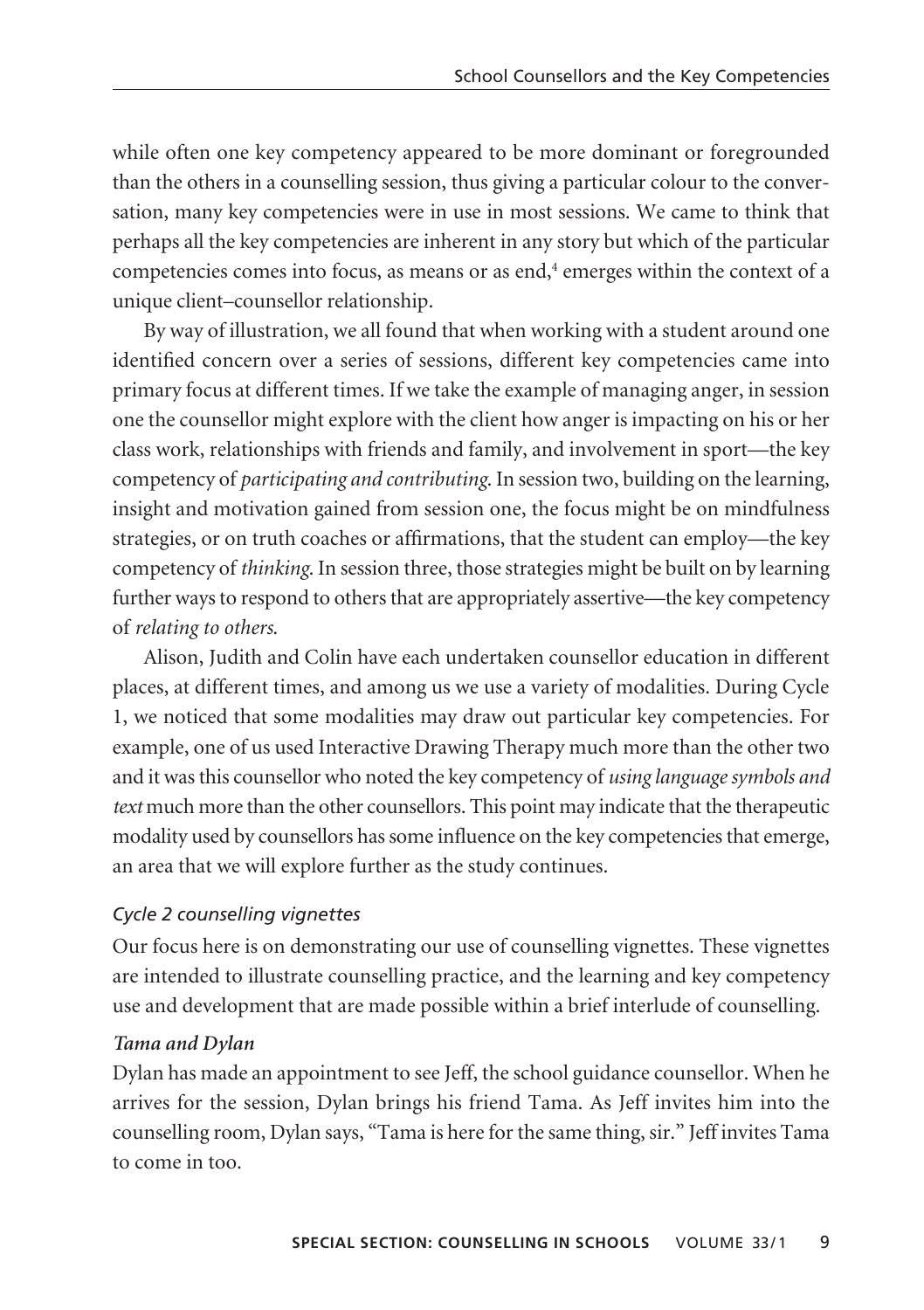Jeff begins by paying attention to Dylan and Tama having come together, to make explicit any implicit intentions.<sup>5</sup> In counselling terms, this invitation into *thinking* might be understood as "double listening," and asking questions about what is "absent but implicit" (White, 2007). In the context of key competencies, it might be understood that such questions surface tacit knowledge.

Jeff: How come the two of you have come together?

Tama: Because we're bros.

In Tama's response, Jeff hears some knowledge about the implications of relationship, *of relating to others*, and again he invites the boys to make explicit tacit knowledge about relationship.

Jeff: What does it mean to be a bro?

Tama's response offers a statement about the actions involved in relating as bros. Tama: We look out for each other.

Jeff picks up on this knowledge, and invites the boys to consider its application in counselling. In effect his question asks how this knowledge will be enacted, perhaps with a further invitation into *thinking*.

Jeff: So how are you going to look out for each other in counselling?

Dylan: We want to chuck the booze, sir. You know the ad, sir, where the guy says, "Bloody idiot." We're not idiots.

With some relational context in place, Dylan speaks to the goals with which the boys have come to counselling, taking the conversation into the realms of *managing self.* Jeff continues to give significance to their coming together: to investigate how their joint action, as a strategy to meet the challenge of giving up drinking, might also be an expression of *managing self*.

Jeff: So how come you two decided to come together?

Tama: It's what bros do.

Tama's response again carries some implicit, insider knowledge about *relating to others* and *managing self*. Jeff's response is intended to explore the context in which that knowledge has been expressed or learned.

Jeff: Do you know many bros who would do this kind of thing?

Tama: Dunno.

Dylan: Yeah, man, you told me about your uncle, you know, the one who was the league player.

Tama: Oh yeah, yeah, he gave it up.

We see here one benefit of having two young people engaged in counselling at once. In the face of Tama's not knowing (immediately)—"Dunno"—Dylan negotiates the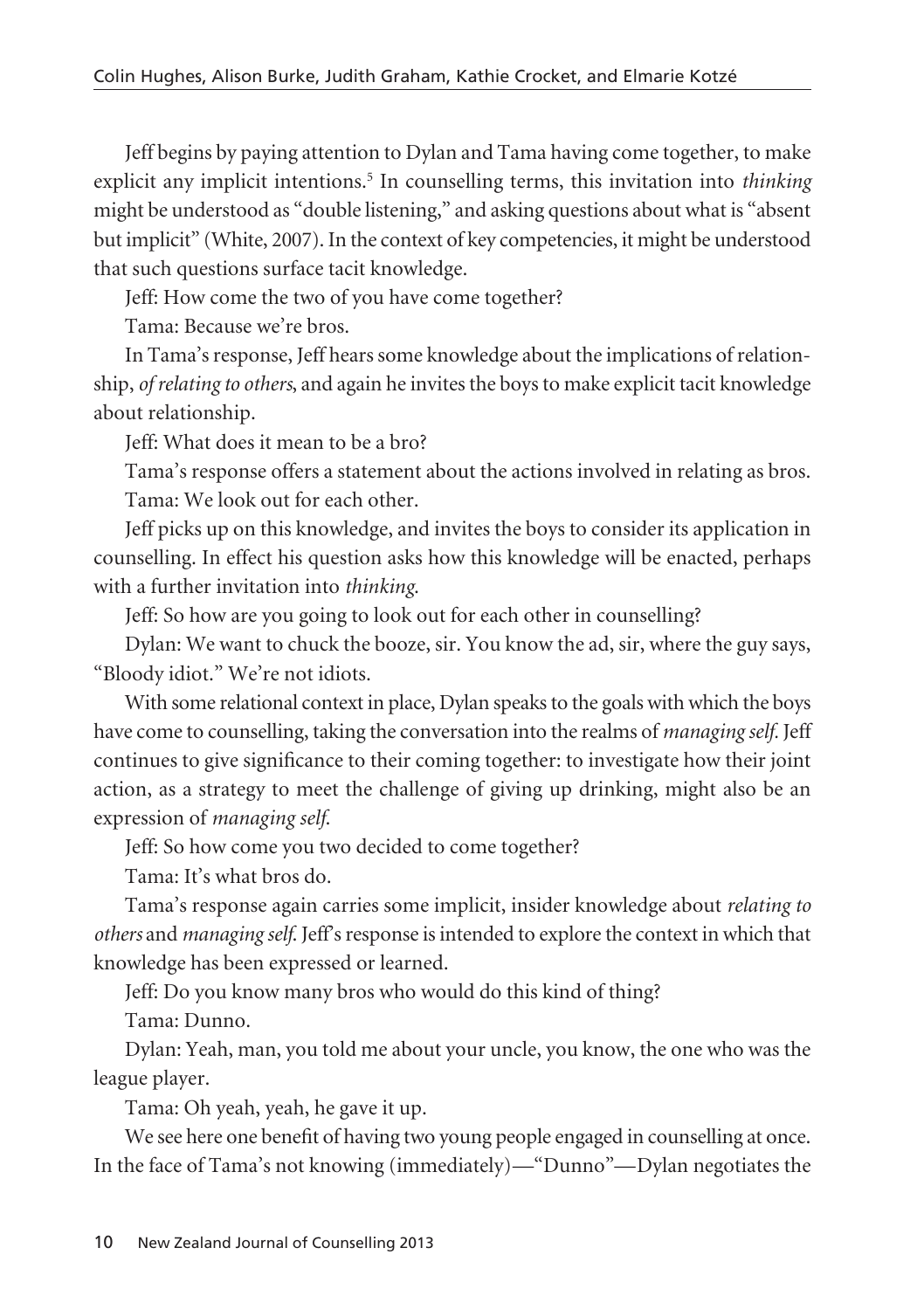meaning offered by Jeff's question. In this effective working together, he comes up with an idea located in Tama's own whänau, creating an opportunity for both the boys to join their lives to an already available story of giving up alcohol. This moment makes visible the boys' *participating and contributing* in a community that might support their hopes and plans for change. Jeff's scaffolded inquiries, and Tama and Dylan's responses, colour the conversation with many key competencies in the pursuit of the overall competency of *managing self* through "giving up the booze."

Jeff makes good use of Dylan and Tama's friendship to produce a context and actions of support so they can explore and manage their lives in the way they would prefer. Tama and Dylan experience collaborative knowledge-making in a community of inquiry and acknowledgement; teachers might call this co-construction. The boys came to counselling with shared goals, and as they make meaning of their actions as "bros" they perform their identities as young people who are taking responsibility to manage themselves, to work towards their sporting goals, and to participate in and contribute to each other's lives.

This example of a Cycle 2 vignette illustrates how, by looking through a keyhole into a short counselling moment, our study provides the materials that show how the key competencies are performed in counselling, as both means—that is, as skills such as *relating to others*—and as ends—that is, as an outcome such as *managing self*. The vignettes have offered us opportunities to foreground the learning context of the counselling room, to make the case that alongside teaching colleagues, school guidance counsellors also make a direct contribution to learning and to key competency use and development.

### **The counselling room as a learning context**

While the view through the keyhole takes us to the position that the counselling room is a learning context, it is important to emphasise that school guidance counsellors are more than specialist teachers. We argue that there are differences between the counselling room and the classroom that shape the learning environment for Tama and Dylan, and other students, and between teachers' roles and counsellors' roles. We suggest that these are the differences that make the difference. These differences are backgrounded in the vignette above. They are worth making explicit because they have such an influence on the learning that can occur in counselling.

Firstly and fundamentally we suggest that when they meet with Jeff, Tama and Dylan are clients. They do not meet in a pupil–teacher relationship. Certainly they are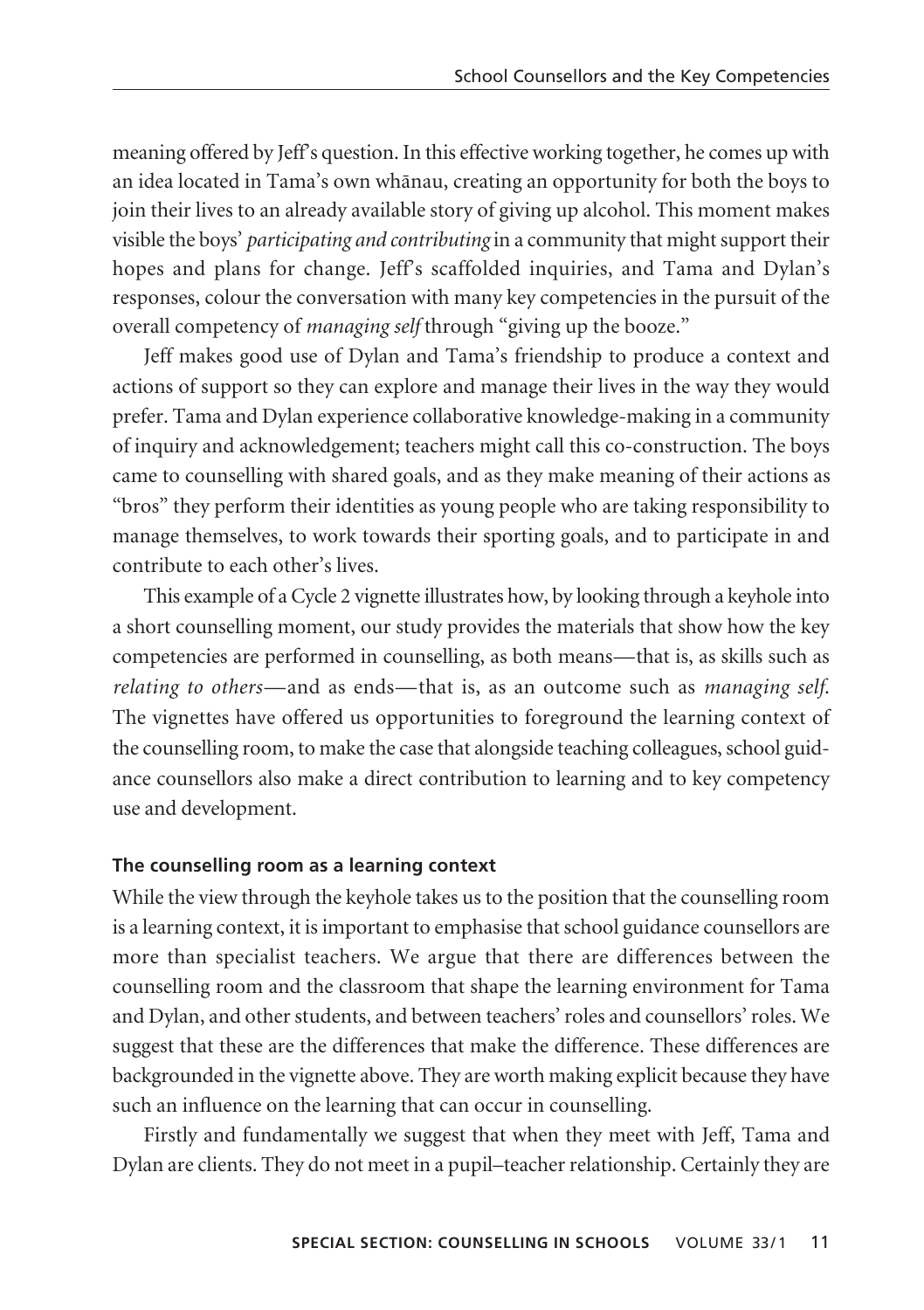students and Jeff is a staff member, but Jeff's relationship with them ethically is also that they are clients. Their status as clients and their rights are detailed in the Code of Ethics that governs the work of Judith, Colin and Alison in their practice as school guidance counsellors. In our situations, the New Zealand Association of Counsellors' *Code of Ethics* (2002) shapes the learning environment of our counselling rooms including in our research practice. For example, apart from very limited exceptions, a counselling client controls the degree of confidentiality. In contrast, a student does not. In counselling, this confidentiality helps shape a safe learning environment for the client where topics of personal high risk can be explored.

This safety becomes particularly important when feelings such as shame, fear, guilt, and confusion are traversed, such as in the case of Tama and Dylan when they made disclosures about alcohol abuse. Without the security afforded by confidentiality, the risk is often seen by a student/client as too great for honest and in-depth exploration. Learning is thus compromised. Disclosure to others, unless there is serious risk (Agee, 2011; Hughes, 2011), is negotiated between a counsellor and a student, with school counsellors always aware of the potential value of the inclusion of others in a student's community, at appropriately judged times.

From their professional classroom context, teachers have developed sophisticated and comprehensive ways of sharing information gained from their interactions with students: school reports, letters home, student files (both electronic and paper), meetings to discuss a student, and so on. This sharing of information is seen as both helpful to the educational process and part of being a good team player. It is thus sometimes hard for our teaching colleagues to see counsellors as good team players when we come from a culture of confidentiality rather than one of sharing client information. Both cultures of confidentiality and of sharing—have been developed to enhance the effectiveness of the respective roles and relationships. Each serves an educational purpose.

A further difference between the counselling room and the teaching room as a site of learning is in the degree of requirement: it is voluntary for Tama and Dylan to go to counselling, but compulsory for them to attend class. There is generally no external sanction if a student does not turn up for a counselling appointment. This is not true in the teacher–student relationship where, for the most part, attendance is compulsory and punishment is given for non-attendance. In Judith, Alison and Colin's coun selling practices, about 85% of clients self-refer. The volitional nature of the counselling relationship means that motivation to be involved and to keep being involved in learning through counselling is located with the client. This sets the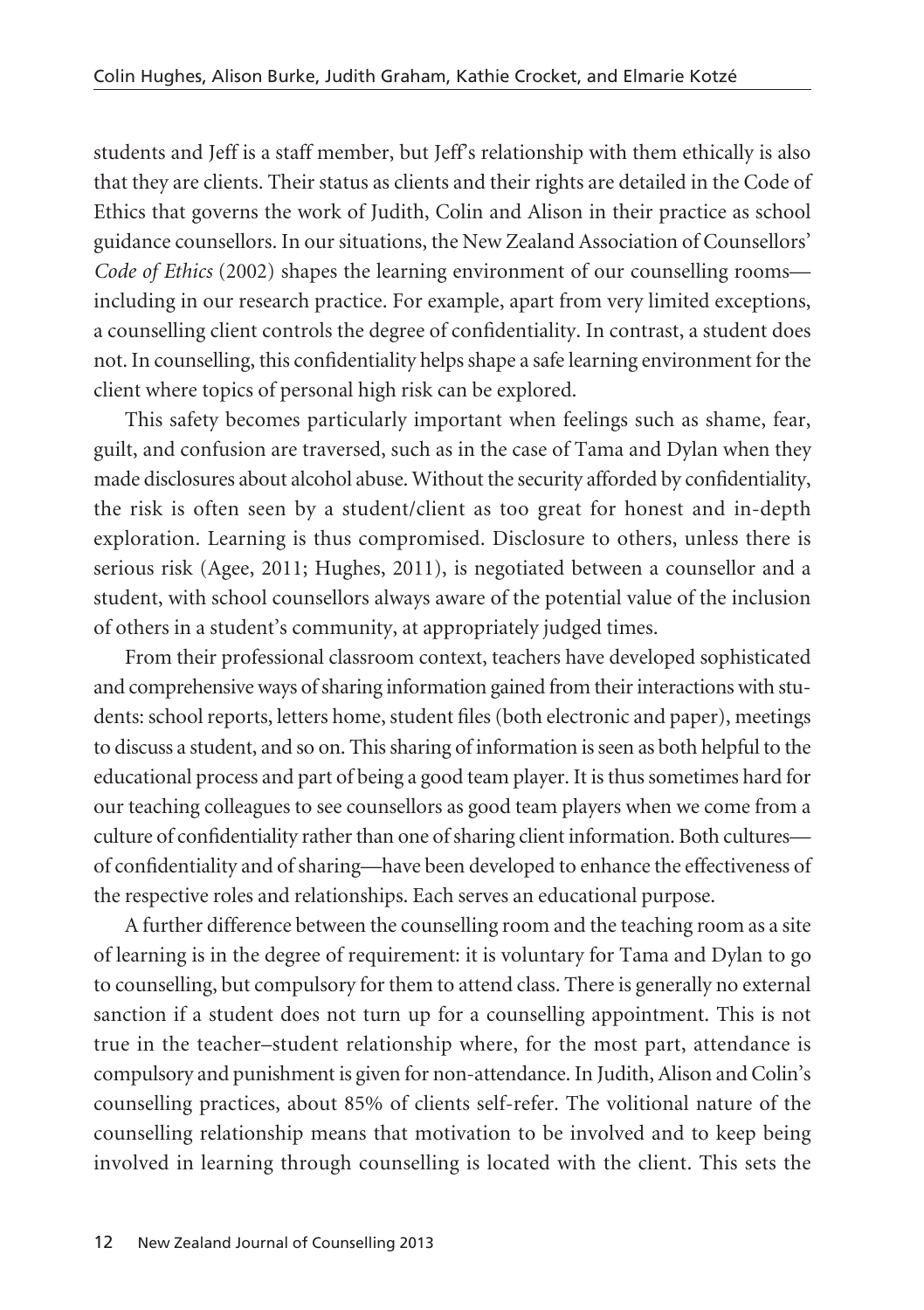foundation for a very co-constructed learning environment. For Tama and Dylan, the motivation to engage in counselling arose out of a desire to manage their lives. Jeff meets their interest and together they construct the learning. The words that Tama and Dylan speak shape their purpose in coming and contribute to the construction of the learning project they engage in.

We might suggest that the client brings the relevant learning content, the curriculum, to the counsellor. It is the client's concern that becomes the focus for exploration and learning. It might be said that the client is the curriculum.

In the teacher–student relationship, keeping students attending to a set of defined subject areas, often referred to as "keeping them on task," is a key teaching function. For the counsellor, keeping a student on task has quite a different focus. It requires the counsellor to listen closely to the client and employ a range of techniques to help them explore, in ever-increasing depth and breadth, the issue they have brought to counselling. In engaging Tama and Dylan in learning, Jeff, without exception, keyed off what they had said: he was not the source of information, but rather through skilled inquiry he facilitated their generating knowledge. Jeff unashamedly and purposefully explored the curriculum the boys had brought to counselling.

In counselling, then, learning may be seen through the lens of *The New Zealand Curriculum*'s key competencies and values, but this learning is client-driven and therefore unique to each client. This situation helps shape an action-reflective learning environment. Evaluation of the learning lies primarily with the client, in ways that are still emerging in secondary school classrooms. This is in contrast to the traditional situation where the ultimate power of evaluation has typically resided with the teacher or an external authority.

We imagine Jeff, at the end of the session, saying to Tama and Dylan, "…you came saying you wanted to chuck the booze and I'm just wondering how this conversation might have helped you with that goal?" The clients decide whether the counselling has been helpful. It is they who reach a verdict in the courtroom of their everyday life as they are examined by life's circumstances on the usefulness and helpfulness of an idea, skill, or the emotional support received through counselling. It is they who co-construct with the counsellor what success means in terms that are both specific and personal.

Finally, in our exploration of the differences that make the difference, there is the matter of formal discipline. The teacher has a disciplinary role; the counsellor does not. This difference helps shape an inclusive and grace-filled learning environment for the client and the counsellor.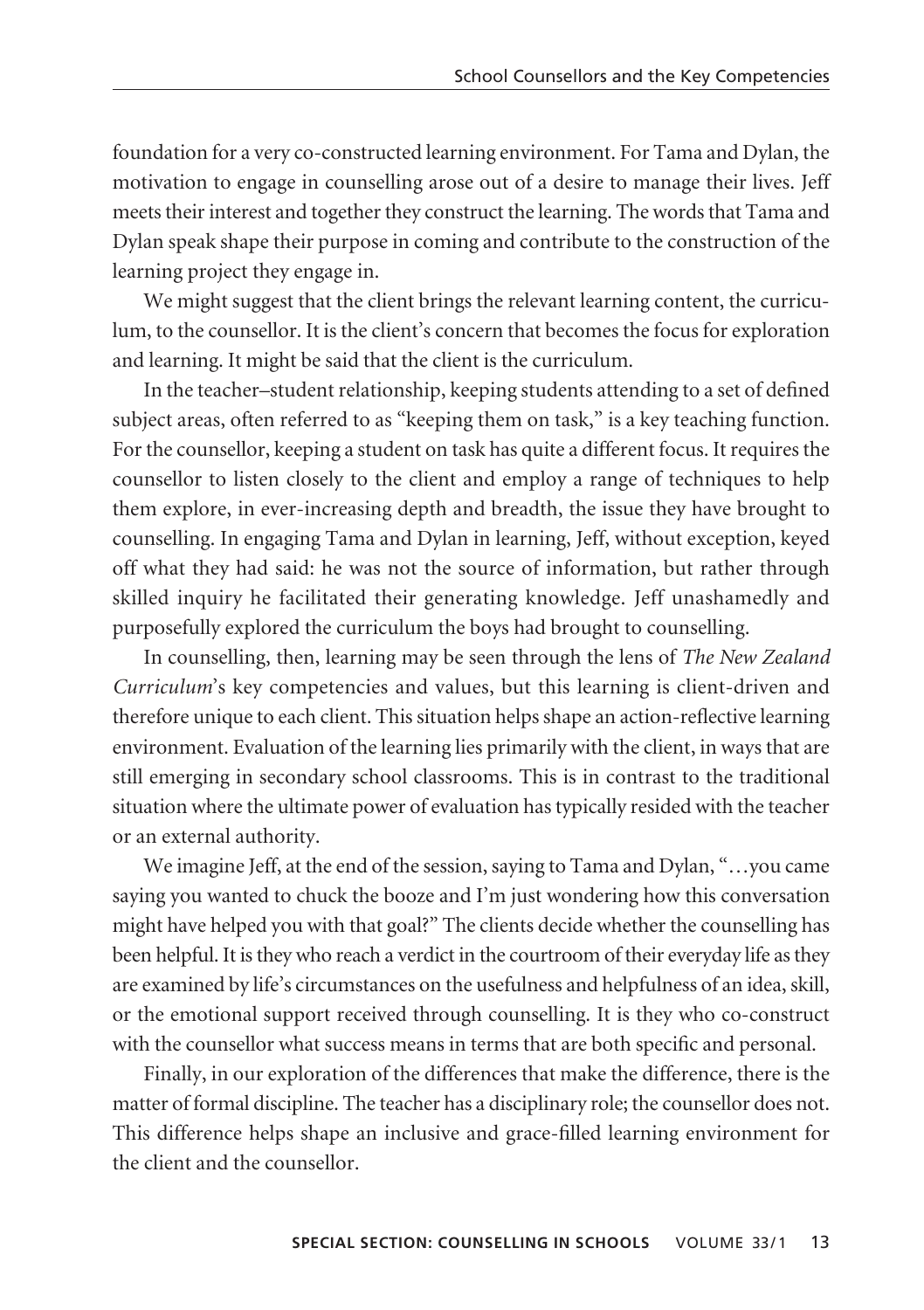The counsellor is perhaps the only professional in the school who does not have a direct disciplinary role. The paradox is that this positioning of the counsellor as not powerful, in the traditional sense of discipline and punishment, can make them very powerful in terms of opening up possibilities for differently rigorous kinds of learning conversations with students. Tama and Dylan illustrate this well. They understood that their disclosure to the counsellor would not trigger punishment from the school; they were safe to disclose. Without that understanding it is doubtful whether the conversation, let alone the subsequent new behaviour, would have happened at all.

All these shapers of a counselling learning environment are valuable, not just in their own right, but also because contextually they are a contrast to other learning settings in secondary schools. Where one learning environment may not reach a student, the other might. We do not suggest that the learning environment in the counselling room is superior to the classroom, but that it is different and that that difference is valuable. That difference needs to be protected and indeed celebrated.

### **Implications**

Our investigations of the counselling room as a site of learning, as a site of key compe tency use and development, takes us into both challenges and opportunities. We want to continue to articulate and demonstrate how our counselling work with students relates directly to the core mission of schools as expressed in the key competencies and values of *The New Zealand Curriculum*. We suggest that school guidance counsellors will never be fully valued as having a place in schools as long as we are seen as peripheral to the core mission of schools.

We believe that school counsellors must continue to find ways to show that our difference from teachers in our professional relationship with students is something to be valued, protected and celebrated, if for no other reason than because of the important contribution it can make to achieving a school's core mission and to students' learning for life. School guidance counsellors are providing valuable learning environments where the students are clients and those clients are the curriculum that we are working with. These are environments where students learn to think, where they learn to manage themselves in their lives; where they use language, symbols, and texts to express and make sense of what is happening in their lives; where they grow in participating and contributing to the lives of their communities; and where they further learn to relate to others. These competencies are the core business of schools, and school guidance counsellors are an integral part of that.